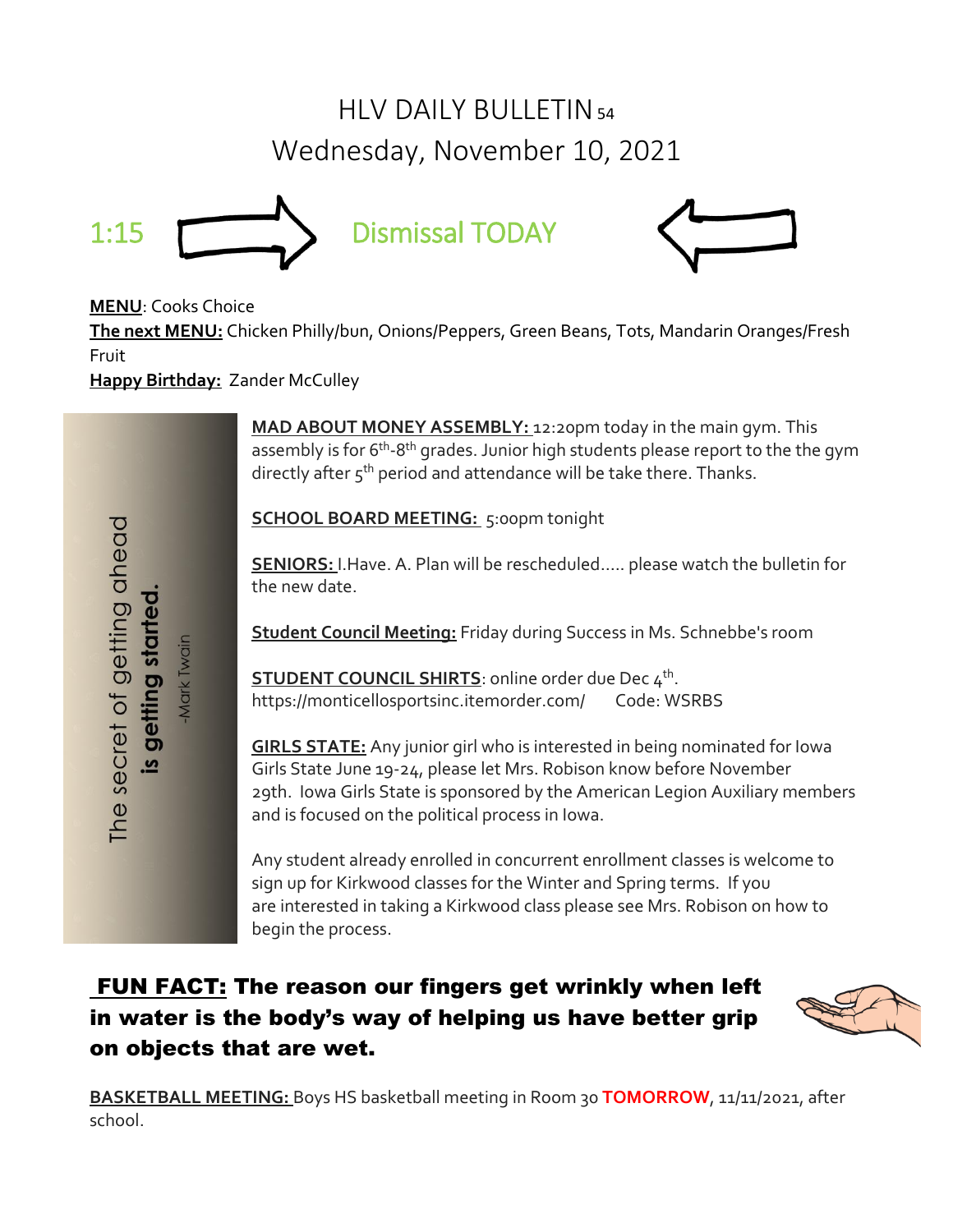#### **VETERANS DAY PROGRAM:** TOMORROW 10:00am in the main gym

**Theater News:** Belle Plaine HS will be performing the play, "Parents Just Don't Understand" November 20th, at 6 pm and November 21st, at 2 pm at Longfellow Elementary School in BP. Cost is \$5. Please support these students and directors who in turn will be helping HLV in the spring as we present "Shrek Jr." Audition packets & sign ups coming soon.

**Theater News**: Audition packs (red folders) are available in the HS Choir room. Please pick one up and read the directions inside. Thanks! If you don't want to sing or act on stage but are willing to help in other ways, please also fill out a yellow audition sheet available in the office and place it in Mrs. Andrews' mailbox.



 Life does not require that we become the biggest or the best, only that we try. -Anonymous

**JH CHEERLEADERS:** Please turn in your uniforms ASAP.

#### **SILVER CORD OPPORTUNITIES:**

\*Need to earn a couple hours doing something new? Please volunteer to help with a Girl Scout meeting after school on November 15 &/or November 29. Please see Mrs. Long for more information.

 $*$  the Warrior Recreation Department is looking for volunteers to help on November 14th at the youth basketball games? They can email [warriorrecreationdepartment@gmail.com](mailto:warriorrecreationdepartment@gmail.com) or contact Carolyn at 563-357-3536.



*Who is bigger- Mr. bigger or Mr. Bigger's baby? …… Mr. Bigger's baby because he is a little Bigger.*

**BAND/CHOIR:** This week is a CHOIR Friday. Lessons are Week A. **Jazz Band** - Mon. & Wed. Arrive at 7:10; Downbeat at 7:15, **Jazz Choir** - Begins this week! Tues. & Thurs. @ 7:15

**FOOD PANTRY**: open the 2<sup>nd</sup> and 4<sup>th</sup> Thursdays each month. 5:00pm to 6:30pm. Volunteers welcome. NOTE: in NOVEMBER & DECEMBER the food bank will be open the 2<sup>nd</sup> & 3<sup>rd</sup> Thursdays of the month due to holidays.